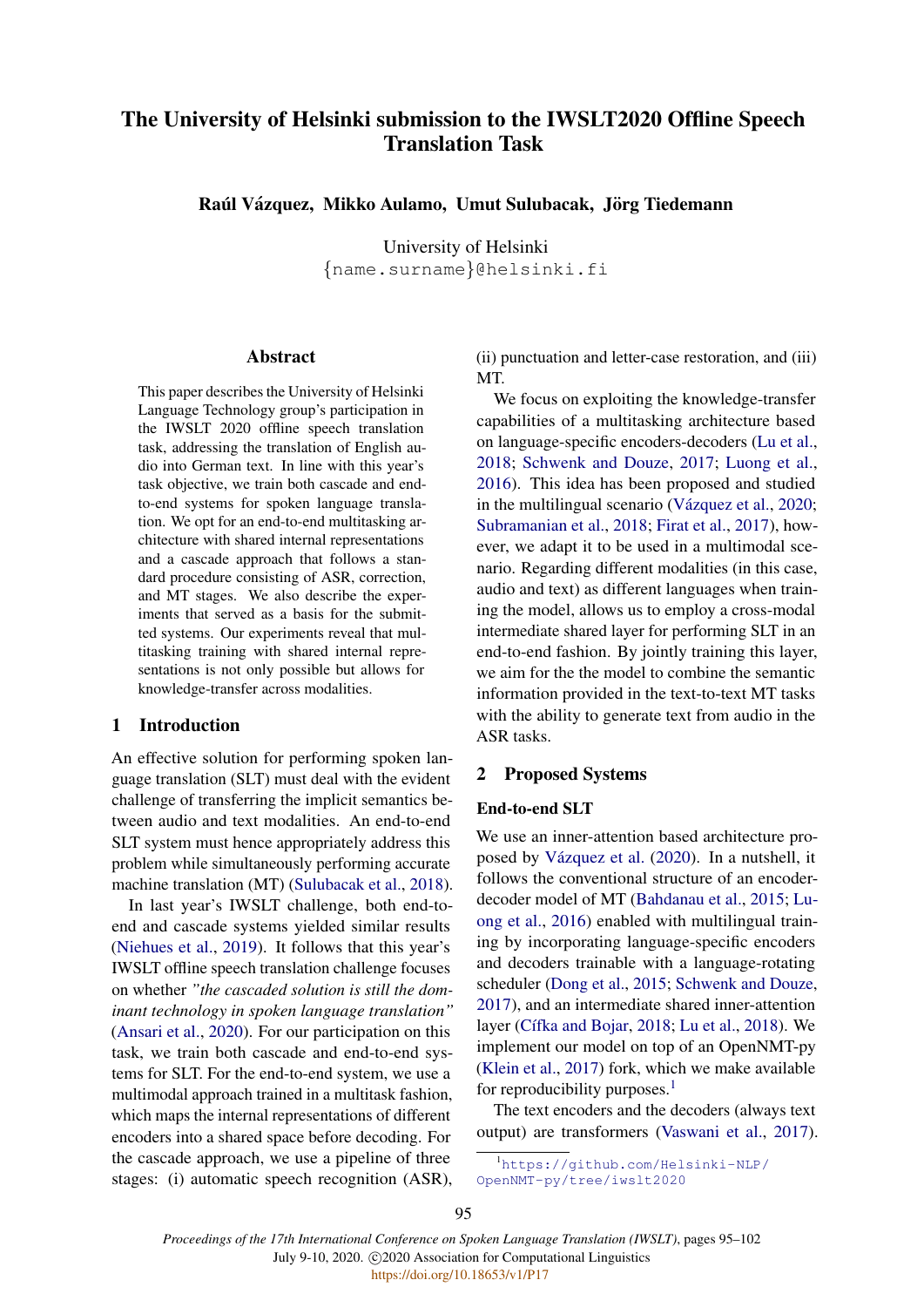We implement the transformer-based audio encoders inspired by the SLT architecture with tied layer structure from [Tu et al.](#page-6-10) [\(2019\)](#page-6-10) and the R-Transformer from [Di Gangi et al.](#page-5-3) [\(2019b\)](#page-5-3). It consists of  $n$  CNN layers; the first one taking  $k$  stacked Mel filterbank features as input channels, and the following ones 32 input channels. Afterwards, a linear layer corrects the shape of the embeddings and is concatenated with the positional embeddings to be fed as input to  $m$  transformer layers.

Given the multimodal nature of the task, we modified the source-target rotating scheduler. Instead of a uniform distribution over the language pairs, we propose using a weighted sampling scheme based on the inverse of the batch size of the modalities. This modification allows us to have a more balanced training because audio inputs tend to be considerably longer than text inputs, and a transformerbased encoder could not possibly handle the 4096 tokens conventionally used as the ad-hoc choice of batch size for a text-based transformer.

#### Cascade approach

The ASR stage of our pipeline is trained with an S-Transformer [\(Di Gangi et al.,](#page-5-3) [2019b\)](#page-5-3); an adaptation of the transformer architecture to end-to-end SLT. The encoder in this architecture makes it possible to process audio features. It consists of two 2 dimensional CNN-blocks meant to downsample the input, followed by two 2-dimensional self-attention layers to model the long-range context, an attention layer that concatenates its output with the positional encodings of the input, and six transformer-based layers.

The output of the ASR stage is followed by the restoration stage for punctuation and letter case restoration. Since the training data for the ASR model mixes different training sets with different formatting, the raw output from the ASR block can have stylistic differences from the input seen during the training of the translation stage. The restoration stage involves the use of an auxiliary transformerbased MT model to perform "intralingual translation" from lowercased text without punctuation into fully-cased and punctuated text. Stripping punctuation on the ASR output, converting the text to lowercase, and processing the result through the restoration stage ensures that the output conforms to the same format that the translation stage was optimized for.

As the last step, the translation stage uses an-

other transformer to translate the processed ASR output to German. Both this transformer model and the one used in the restoration stage are based on the freely available Marian NMT implementation [\(Junczys-Dowmunt et al.,](#page-6-11) [2018\)](#page-6-11). Our configuration uses a learning rate of 0.0003 with linear warmup through the first 16 000 batches, decaying afterwards. The decoder normalizes scores by translation length (normalization exponent of 1.0) during beam search. All other options use the default values.

## <span id="page-1-0"></span>3 Data Preprocessing

The MT, ASR and end-to-end SLT systems have been trained on different subsets of the allowed training corpora. For the cascade approach SLT system

| Corpora                 | # utterances | Length    |
|-------------------------|--------------|-----------|
| Europarl-ST             | 40,141       | 89 hrs    |
| IWSLT2018               | 166,214      | $271$ hrs |
| How2                    | 189,366      | 297 hrs   |
| MuST-C                  | 264,036      | 400 hrs   |
| Mozilla<br>Common Voice | 854,430      | 1,118 hrs |
|                         |              |           |

Table 1: Size of audio data used.

Data for the end-to-end SLT system. We use Europarl-ST (Iranzo-Sánchez et al.), IWSLT2018 [\(Niehues et al.,](#page-6-1) [2019\)](#page-6-1) and MuST-C [\(Di Gangi et al.,](#page-5-4) [2019a\)](#page-5-4), a total of 433k utterances after cleaning some corrupt files or with other problems in the sampling. We extracted 80-dimensional Mel filterbank features for each sentence-like segment using our own implementation.

Text data for the end-to-end SLT system. For the text data of the multimodal end-to-end SLT system, we use a total of ∼51M sentence pairs from corpora specified in Table [2.](#page-2-0) Instead of using all of this data, we first filter out noisy translations. OpenSubtitles2018, which consists of subtitle translations, and corpora gathered by crawling the internet, Common Crawl and ParaCrawl, are especially likely to contain noisy data. For filtering the corpora, we utilize OpusFilter [\(Aulamo et al.,](#page-5-5) [2020\)](#page-5-5), a toolbox for creating clean parallel corpora.

First, we extract six feature values for each of the sentence pairs. In particular, we apply the following features: CharacterScore, CrossEntropy,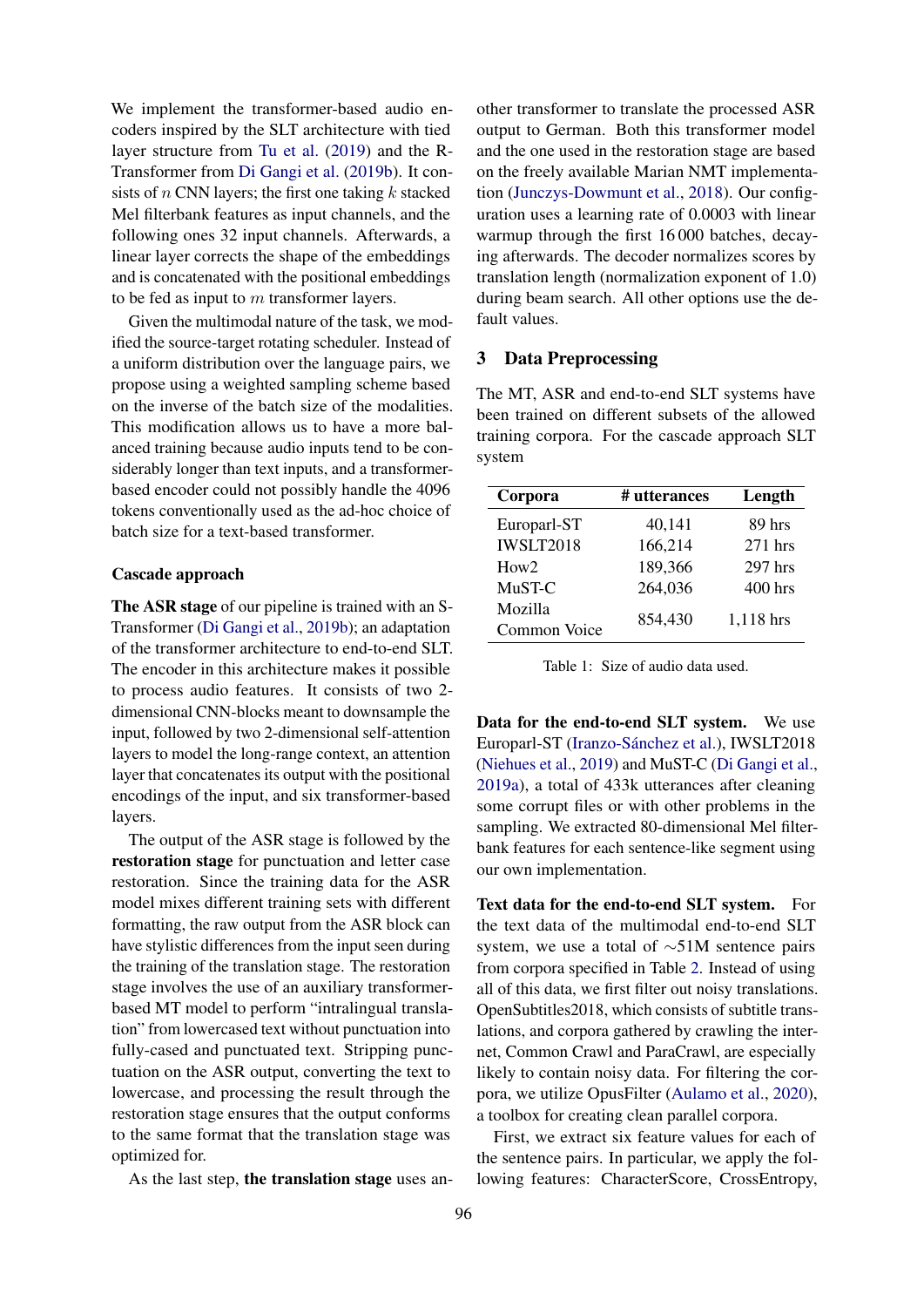LanguageID, NonZeroNumeral, TerminalPunctuation and WordAlign, each of which is defined in [Aulamo et al.](#page-5-5) [\(2020\)](#page-5-5). Secondly, we train a logistic regression classifier based on those features. The classifier is trained only on  $WIT<sup>3</sup>$ , MuST-C, Europarl-ST and IWSLT18, which are multimodal datasets with speech-to-text and text-to-text data. This allows the system to adapt to text translations that are associated with speech translations. Finally, we use the classifier to assign a cleanness score ranging from 0 to 1 for all sentence pairs in all corpora. The data is then ranked based on the cleanness score, after which a portion of noisy pairs is removed from the tail. Our preliminary translation experiments showed that removing up to 40% of the data improves the translation quality, leaving us ∼30.5M sentence pairs of training data, which are then used in all our end-to-end experiments.

<span id="page-2-0"></span>

| Corpora             | # sentences |  |  |
|---------------------|-------------|--|--|
| WIT <sup>3</sup>    | 196,112     |  |  |
| MuST-C train        | 229,703     |  |  |
| Rapid 2019          | 1,480,789   |  |  |
| Europarl v9         | 1,817,763   |  |  |
| OpenSubtitles2018   | 11,621,073  |  |  |
| News Commentary v14 | 365,340     |  |  |
| Common Crawl        | 2,399,123   |  |  |
| Europarl-ST         | 32,628      |  |  |
| WikiTitles          | 1,305,078   |  |  |
| <b>IWSIT2018</b>    | 171,025     |  |  |
| ParaCrawl v3        | 31,360,203  |  |  |
| Total               | 50,978,837  |  |  |
| Filtered            | 30,540,267  |  |  |

Table 2: Text training data used for end-to-end systems.

Audio for the cascade system. We have extracted 40-dimensional Filterbank features with speaker normalization for each sentence-like segment of the MuST-C, How2 [\(Sanabria et al.,](#page-6-13) [2018\)](#page-6-13) and Mozilla Common Voice [\(Ardila et al.,](#page-5-6) [2019\)](#page-5-6) corpora using XNMT [\(Neubig et al.,](#page-6-14) [2018\)](#page-6-14). After getting rid of audio files that were too short (less than 0.4 seconds), corrupted, or no longer available for download from YouTube, some 1.2M clean utterances remained for training the ASR system, and 30k for validation.

On the target side, we use two contrastive preprocessing pipelines:

i) the same subword segmentation used for the MT system

\_it \_& apos ; s \_a \_lobster \_made \_of \_play d ough \_that \_& apos ; s \_afraid \_of \_the \_dark \_.

#### ii) character level segmentation

I t <space> ' s <space> a <space> l o b s t e r <space> m a d e <space> o f <space> p l a y d o u g h <space> t h a t <space> ' s <space> a f r a i d <space> o f <space> t h e <space> d a r k <space> .

Text data for the cascade system. In our SLT pipeline, the data we applied for our restoration and translation models have some overlap and some differences. For training, both models use the text data from the IWSLT 2018 speech translation corpus, the MuST-C training set, News Commentary v14, Europarl v9, and Rapid 2019. The translation model also uses data from the OpenSubtitles2018 dataset, which the restoration model does not since this dataset is particularly noisy in terms of punctuation and letter cases. Conversely, the restoration model also uses data from the How2 and Mozilla Common Voice datasets, which the translation model does not use as they do not contain German text. The translation model uses the IWSLT development set from 2010 and test sets from 2011– 2015 as validation data, while the restoration model uses them as supplementary training data in order to reinforce domain bias, using only the MuST-C development set for validation.

Initially, we "clean" the output of our ASR model to remove segments containing musical note characters  $( \cdot )$ , and repeating phrases that were consistently hallucinated during silence, applause, laughter or noise in the audio (e.g. in our case, "Shake. Fold."), as well as parts of segments that designate the speaker (e.g. "Audience: ..."). Subsequently, we use the same preprocessing pipeline for the cleaned ASR output as we do for all of our text data. For this, we start by removing nonprinting characters, normalizing punctuation, and retokenizing the text using the corresponding utilities from the Moses toolkit [\(Koehn et al.,](#page-6-15) [2007\)](#page-6-15). Afterwards, we apply subword segmentation via SentencePiece [\(Kudo and Richardson,](#page-6-16) [2018\)](#page-6-16), using a joint English–German BPE model with a vocabulary size of 32 000 for all of our translation models,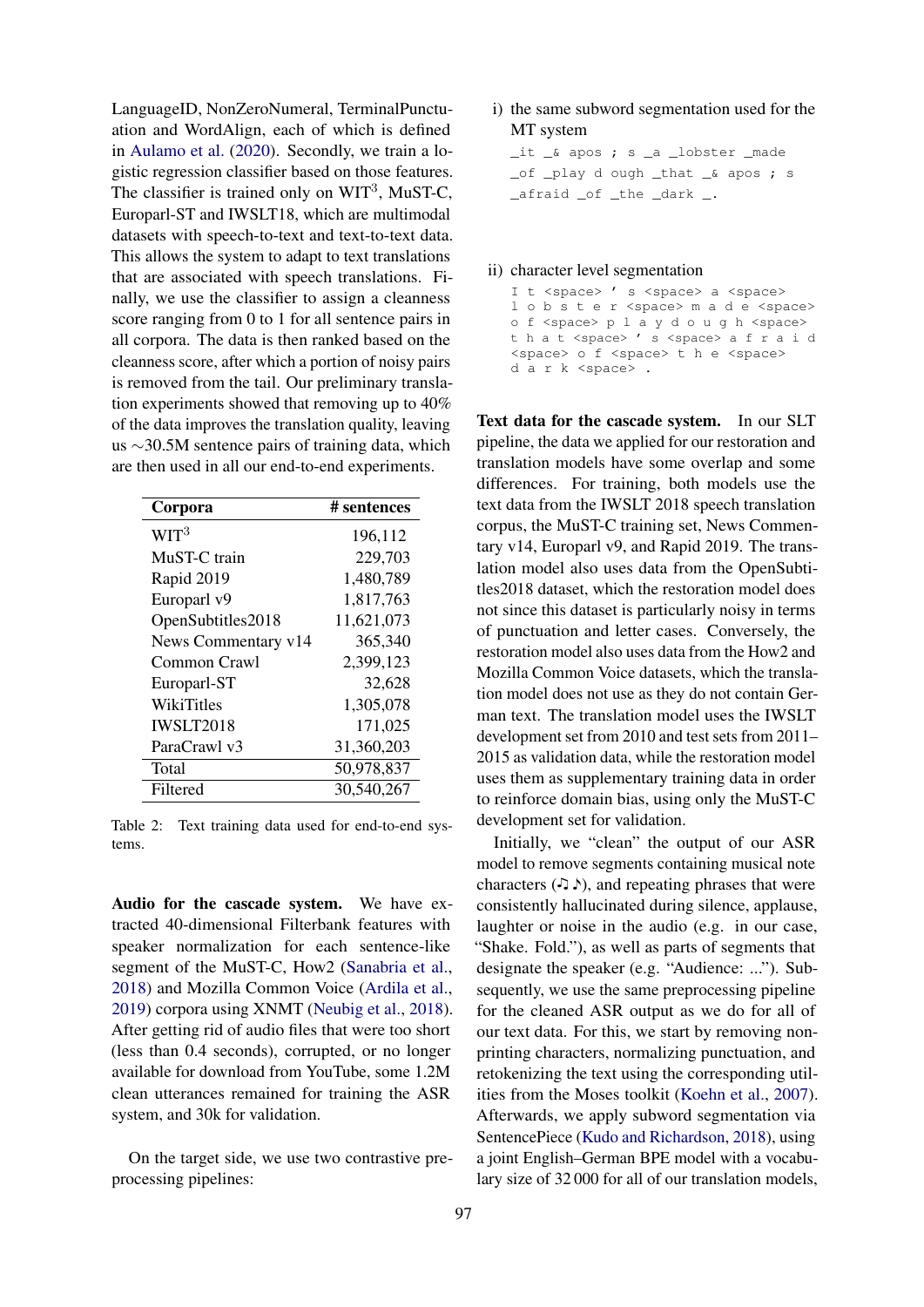<span id="page-3-1"></span>

Figure 1: Configurations tested for multitask training.

and an English unigram model with a vocabulary size of 24 000 for the restoration stage of our cascade SLT, both trained on all of the data used for the translation and restoration models combined.

Before the training of the restoration model, the training data was run through a Moses truecaser model (trained on the same selection of training data as the restoration model) as an additional step before segmentation. This step removes sentenceinitial capitalization for words that would not be capitalized otherwise, ensuring that differences in distributions of words appearing in sentence-initial positions does not influence case restoration for the model. Once truecased and segmented, we assign the processed data as the target for the restoration model, and continue to strip punctuation and lowercase the target to generate the source. This configuration comes with the useful side effect of the model learning to generate truecased output, which may be beneficial for MT.

### 4 Experiments

In this section we report on the experiments that lead up to our final submissions. The experiments on this section have been trained, validated and tested on the respective splits of the MuST-C dataset.

As a first stage, we focused on selecting the multitask training strategy that performed better. Having the three modalities ENAUDIO, ENTEXT and DETEXT as possible inputs, and both text modalities as possible outputs, there can be up to 64 combinations where audio is an input<sup>[2](#page-3-0)</sup> without taking into account the cases where the text encoder is shared between German and English. We considered the 5 scenarios depicted in Figure [1](#page-3-1) and present its results in Table [3](#page-3-2) together with the number of steps it took for them to converge.

All the models were trained using the same set of hyperparameters. At the time we ran these experiments, the final version of the audio encoder was not ready for deployment, so we used a 4-

layered pyramidal CNN+RNN encoder adaptation from [Amodei et al.](#page-5-7) [\(2016\)](#page-5-7) with 512 hidden units and pooling factors of (1,1,2,2) after each layer, respectively. For the text encoders, we applied embedding layers of 512 dimensions, four stacked bidirectional LSTM layers with 512 hidden units (256 per direction). We use attentive text decoders composed of two unidirectional LSTM layers with 512 units. Regarding the shared attention bridge layer, we used 100 *attention heads* with 1024 hidden units each. Training is performed using the Adam optimizer [\(Kingma and Ba,](#page-6-17) [2015\)](#page-6-17) with a learning rate of 0.0002 and batch size 32 for all source-target pairs, for at most 100,000 steps per language pair<sup>[3](#page-3-3)</sup>. At this stage, we apply a uniform language-rotating scheduler. Isolating the effect of multitasking from the effect of weighting the scheduling distribution helped us understand the importance of weighting it with respect to the batch size.

<span id="page-3-2"></span>

| Configuration | <b>BLEU</b> | <b>Steps</b> |  |
|---------------|-------------|--------------|--|
| opt3          | 5.00        | 330K         |  |
| opt5shareEnc  | 4.94        | 250K         |  |
| opt2shareEnc  | 4.84        | 250K         |  |
| opt4          | 4.50        | 300K         |  |
| opt1          | 4.30        | 220K         |  |
| opt2          | 3.62        | 190K         |  |

Table 3: Training steps and best BLEU scores obtained with end-to-end systems on the German part fo the MuST-C test set.

Our preliminary BLEU scores $4$  for these models are low. We, however, justify our choice to include them given the low performance of other experiments in similar scenarios reported in the literature. Namely, [Tu et al.](#page-6-10) [\(2019\)](#page-6-10) reported 9.55 BLEU training on the same set with a transformer based architecture, the only paper that trains and tests on the same set, and thus the only truly com-

<span id="page-3-0"></span> $264$  is the total number of bipartite graphs that can be defined on sets of three and two vertices.

<span id="page-3-3"></span> $3$ Model configuration 3, for instance, has 4 language pairs was trained for at most 400K steps

<span id="page-3-4"></span> $4$ We use the multi-bleu-detok.pl+ Moses script, that uses sentence smoothing for detokenized input.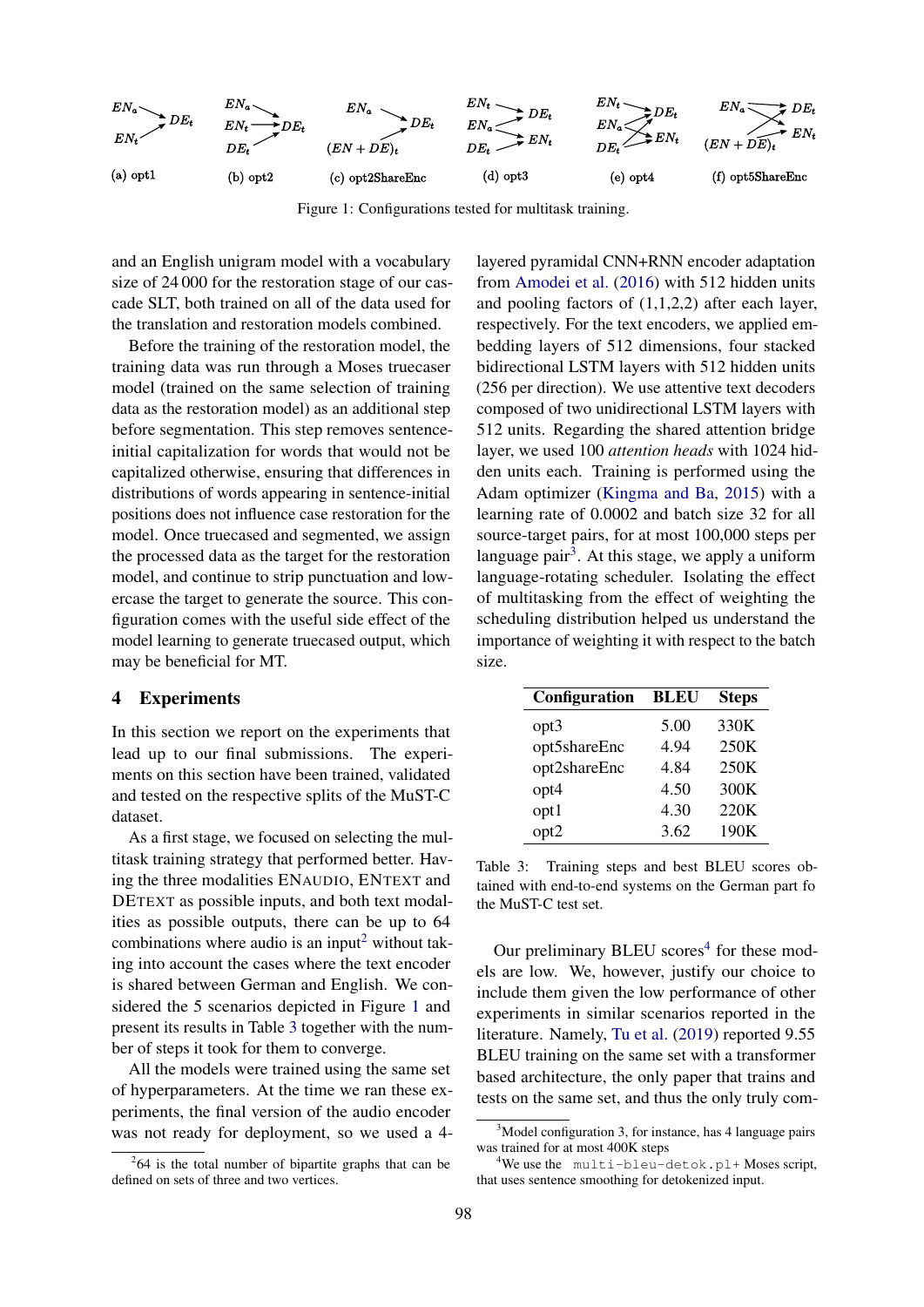<span id="page-4-1"></span>

| <b>System</b>      | status                       | de BLEU        | en BLEU        | WER      | <b>Steps</b>    |
|--------------------|------------------------------|----------------|----------------|----------|-----------------|
| end-to-end opt6    | submission time<br>converged | 12.90<br>14.38 | 56.65<br>59.22 | 36<br>33 | 172K<br>294K    |
| end-to-end opt3    | submission time<br>converged | 9.47<br>11.71  | 44.12<br>52.91 | 48<br>40 | 32K<br>72K      |
| cascade bpe37k     |                              | 22.20          | 60.87          | 29       | $\qquad \qquad$ |
| cascade char-level |                              | 20.90          | 54.49          | 55       | ۰               |

Table 4: Scores of our primary and contrastive submissions on on the MuST-C test set.

parable results. In addition, [Di Gangi et al.](#page-5-4) [\(2019a\)](#page-5-4) reported 12.25 BLEU training MuST-C together with IWSLT18 and initialized their system with the ASR system.

The well-known sensitivity to hyperperparameter choice of the transformer architecture is also visible in our transformer-based audio encoders. We performed hyperparameter tuning on opt3 multitask training configuration (Figure [1](#page-3-1) (d)). This resulted in a performance of a 9.53 BLEU score on German translations and 47.63 on the English, a clear increase from the untuned models that got at most 1 BLEU point in any of them. The final hyperparameter setup consists of:

- text encoders and decoders using 3 layered transformer architecture with 8 heads, 512 dimensional embeddings, 2048 feedforward hidden dimensions, and a batch size of 4096 tokens;
- audio encoders as described in Section [2](#page-0-1) with 2 CNN layers with stride of 2 and kernel width of, the first of which takes a single input channel, three 8-headed transformer layers, positional embeddings of size 512 concatenated to the output of a linear layer for being passed to the transformer layers, a batch size of 32 utterances; and
- an attention bridge of size 100 with a hidden dimension of 1024.

Training was done with 8,000 warmup steps, using an Adam optimizer with learning rate 2 and Noam decay method, accumulation count of 8 to have an approximate effective batch size of 256 for the audio utterances, dropping utterances above the length of 5500, and a language rotating scheduler that uses the inverse of the batch size as weights  $5$ .

We also tried other strategies such as (i) using 3, 4 and 6 stacked filterbanks as different channel inputs for the CNNs to reduce the input size instead of dropping utterances, (ii) using SpecAugment [\(Park et al.,](#page-6-18) [2019\)](#page-6-18) layers (2 frequency masks of width 20 and 2 time masks of width 50) to produce a data augmentation effect while training, (iii) including layer normalization after the attention bridge, (iv) using the positional embeddings of our transformer-based audio encoder in other places of the encoder or not using them at all. Unfortunately, none of them produced as effective improvements as what we describe above. We note that it is probable that using milder hyperparameters for SpecAugment could be beneficial.

# 5 Results

From the insights gained out of our experiments on the MuST-C dataset, for our submission, we train a system using the data as described in section [3](#page-1-0) with the training configuration opt3 (see Figure [1](#page-3-1) (d)) and the hyperparameters that yielded the best results. Further, we decided to try out an additional training configuration we had not previously tried out: ENAUDIO as input and DETEXT and ENTEXT as output, which we refer to as opt6. Configurations from Figure [1](#page-3-1) use both modalities as input, whereas opt6 separates them by using onlyaudio input and only-text output. This might be the reason why opt6 outperformed them when tested on the MuST-C test set. Further experimentation would be required to make this statement conclusive. One of our main aims in participating in this task is to test our multitask architecture; for this reason we submit our best SLT system as primary system and the cascade approach with subword segmentation as contrastive baseline. We would like to

<span id="page-4-0"></span><sup>&</sup>lt;sup>5</sup>In case of training opt3, the weights assigned to ENAU-

 $DIO \rightarrow \{DETEXT, ENTEXT\}$  are 0.42 each and both text-totext pairs get 0.08 because the average sentence length of MuST-C is around 24, which implies that 4096 tokens are about 170 sentences.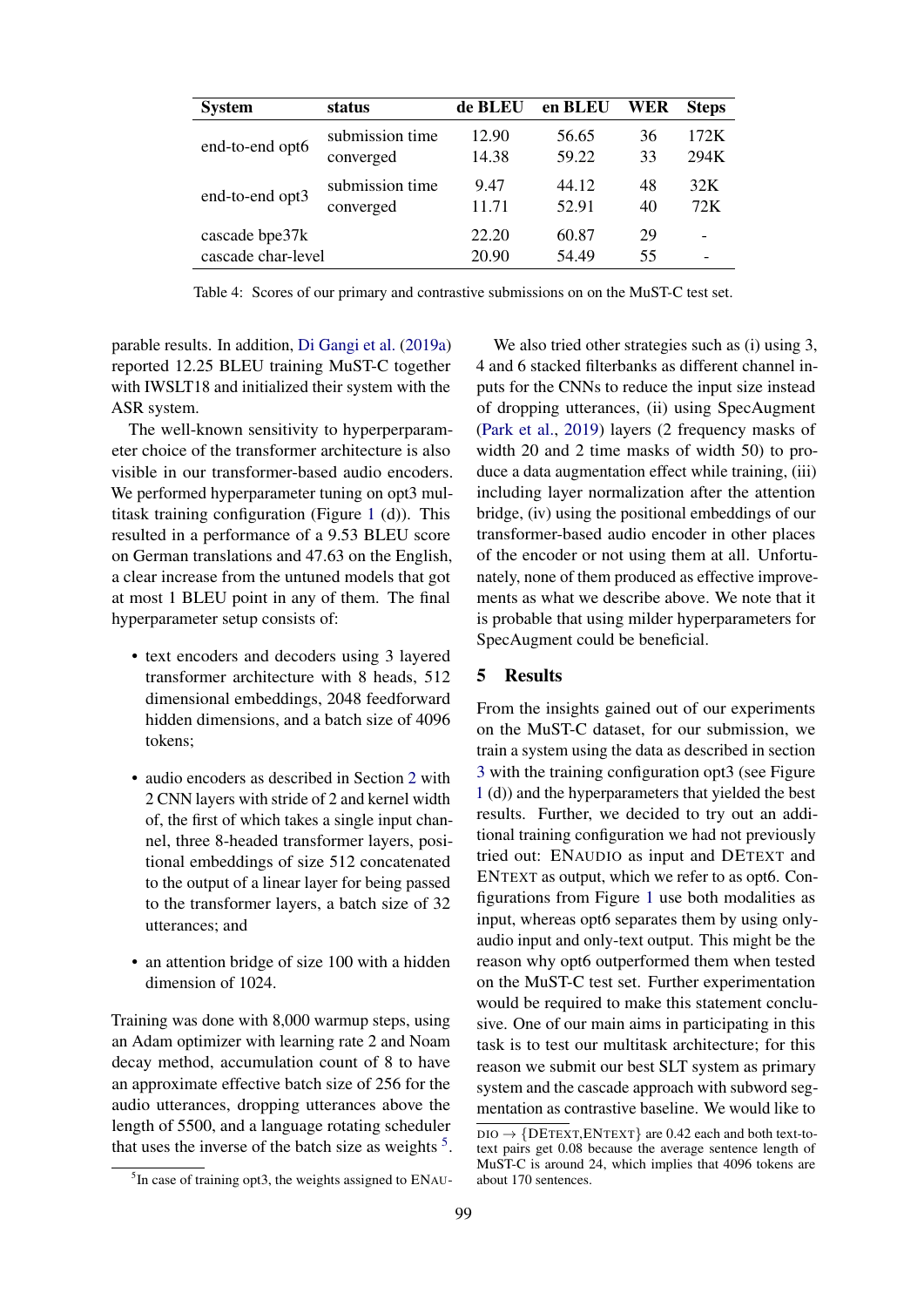note that, unfortunately, at the time of submission, our end-to-end systems had not converged yet.

For the sake of consistency, these have been benchmarked with the MuST-C test set as well. The results are reported in Table [4,](#page-4-1) where we also report BLEU and WER for English, corresponding to the ASR task.

## 6 Conclusion

In this paper we present our work for the IWSLT2020 offline speech translation task, along with the set of experiments that led to our final systems. Our submission includes both a cascaded baseline and a multimodal system trainable in a multitask fashion. Our work shows that it is possible to train a system that shares internal representations for transferring the implicit semantics between audio and text modalities. The nature of the architecture enables end-to-end SLT, while at the same time providing a system capable of performing ASR and MT. Although this represents an important step in multimodal MT, there is still a lot of room for improvement in the proposed systems. In future work, we would like to implement more sophisticated audio encoders, such as the S-Transformer. This, along with using the same amount of data during training, will allow us to draw a truly fair comparison between both end-toend and cascade approaches.

#### Acknowledgments

erc

This work is part of the FoTran project, funded by the European Research Council (ERC) under the European Union's Horizon 2020 research and innovation programme (grant agreement № 771113),

as well as the MeMAD project, funded by the European Union's Horizon 2020 Research and Innovation Programme (grant № 780069).

#### References

<span id="page-5-7"></span>Dario Amodei, Sundaram Ananthanarayanan, Rishita Anubhai, Jingliang Bai, Eric Battenberg, Carl Case, Jared Casper, Bryan Catanzaro, Qiang Cheng, Guoliang Chen, Jie Chen, Jingdong Chen, Zhijie Chen, Mike Chrzanowski, Adam Coates, Greg Diamos, Ke Ding, Niandong Du, Erich Elsen, Jesse Engel, Weiwei Fang, Linxi Fan, Christopher Fougner, Liang Gao, Caixia Gong, Awni Hannun, Tony Han, Lappi Johannes, Bing Jiang, Cai Ju, Billy Jun, Patrick LeGresley, Libby Lin, Junjie Liu, Yang

Liu, Weigao Li, Xiangang Li, Dongpeng Ma, Sharan Narang, Andrew Ng, Sherjil Ozair, Yiping Peng, Ryan Prenger, Sheng Qian, Zongfeng Quan, Jonathan Raiman, Vinay Rao, Sanjeev Satheesh, David Seetapun, Shubho Sengupta, Kavya Srinet, Anuroop Sriram, Haiyuan Tang, Liliang Tang, Chong Wang, Jidong Wang, Kaifu Wang, Yi Wang, Zhijian Wang, Zhiqian Wang, Shuang Wu, Likai Wei, Bo Xiao, Wen Xie, Yan Xie, Dani Yogatama, Bin Yuan, Jun Zhan, and Zhenyao Zhu. 2016. [Deep](http://proceedings.mlr.press/v48/amodei16.html) [Speech 2: End-to-end speech recognition in En](http://proceedings.mlr.press/v48/amodei16.html)[glish and Mandarin.](http://proceedings.mlr.press/v48/amodei16.html) In *Proceedings of the 33rd International Conference on Machine Learning*, volume 48 of *Proceedings of Machine Learning Research*, pages 173–182, New York, New York, USA. PMLR.

- <span id="page-5-0"></span>Ebrahim Ansari, Amittai Axelrod, Nguyen Bach, Ondrej Bojar, Roldano Cattoni, Fahim Dalvi, Nadir Durrani, Marcello Federico, Christian Federmann, Jiatao Gu, Fei Huang, Kevin Knight, Xutai Ma, Ajay Nagesh, Matteo Negri, Jan Niehues, Juan Pino, Elizabeth Salesky, Xing Shi, Sebastian Stüker, Marco Turchi, and Changhan Wang. 2020. Findings of the IWSLT 2020 Evaluation Campaign. In *Proceedings of the 17th International Conference on Spoken Language Translation (IWSLT 2020)*, Seattle, USA.
- <span id="page-5-6"></span>Rosana Ardila, Megan Branson, Kelly Davis, Michael Henretty, Michael Kohler, Josh Meyer, Reuben Morais, Lindsay Saunders, Francis M. Tyers, and Gregor Weber. 2019. [Common Voice: A massively](http://arxiv.org/abs/1912.06670)[multilingual speech corpus.](http://arxiv.org/abs/1912.06670)
- <span id="page-5-5"></span>Mikko Aulamo, Sami Virpioja, and Jörg Tiedemann. 2020. OpusFilter: A configurable parallel corpus filtering toolbox. Accepted to ACL 2020, System Demonstrations.
- <span id="page-5-1"></span>Dzmitry Bahdanau, Kyunghyun Cho, and Yoshua Bengio. 2015. Neural machine translation by jointly learning to align and translate. In *3rd International Conference on Learning Representations, ICLR 2015*, San Diego, California, USA. Conference Track.
- <span id="page-5-2"></span>Ondřej Cífka and Ondřej Bojar. 2018. Are BLEU and meaning representation in opposition? In *Proceedings of the 56th Annual Meeting of the Association for Computational Linguistics (Volume 1: Long Papers)*, pages 1362–1371, Melbourne, Australia. Association for Computational Linguistics.
- <span id="page-5-4"></span>Mattia A. Di Gangi, Roldano Cattoni, Luisa Bentivogli, Matteo Negri, and Marco Turchi. 2019a. MuST-C: a multilingual speech translation corpus. In *Proceedings of the 2019 Conference of the North American Chapter of the Association for Computational Linguistics: Human Language Technologies, Volume 2 (Short Papers)*, "Minneapolis, MN, USA".
- <span id="page-5-3"></span>Mattia A. Di Gangi, Matteo Negri, and Marco Turchi. 2019b. [Adapting transformer to end-to-end spoken](https://doi.org/10.21437/Interspeech.2019-3045) [language translation.](https://doi.org/10.21437/Interspeech.2019-3045) In *Proc. Interspeech 2019*, pages 1133–1137.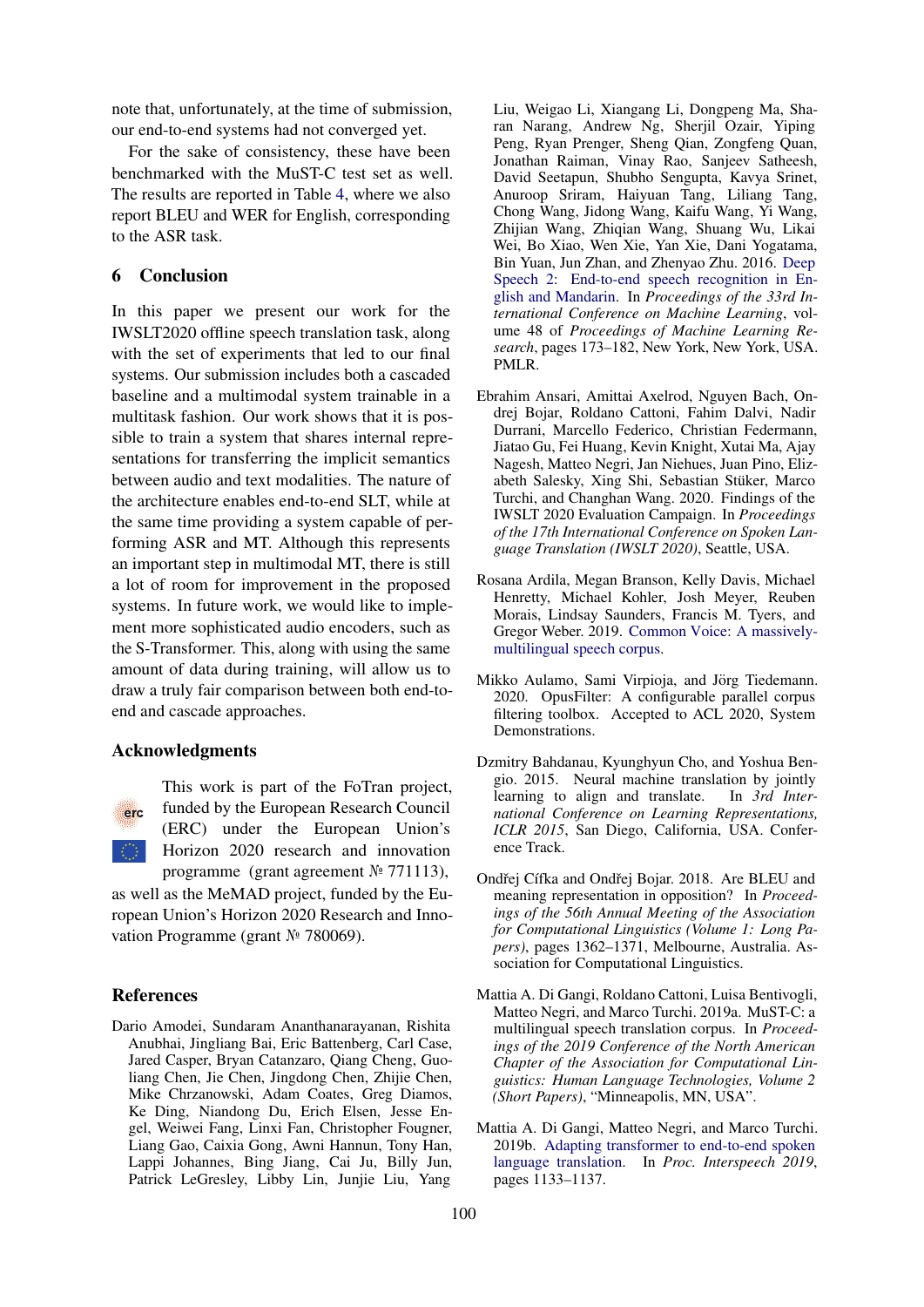- <span id="page-6-7"></span>Daxiang Dong, Hua Wu, Wei He, Dianhai Yu, and Haifeng Wang. 2015. Multi-task learning for multiple language translation. In *Proceedings of the 53rd Annual Meeting of the Association for Computational Linguistics and the 7th International Joint Conference on Natural Language Processing (Volume 1: Long Papers)*, volume 1, pages 1723–1732, Beijing, China.
- <span id="page-6-6"></span>Orhan Firat, Kyunghyun Cho, Baskaran Sankaran, Fatos T Yarman Vural, and Yoshua Bengio. 2017. Multi-way, multilingual neural machine translation. *Computer Speech & Language*, 45:236–252.
- <span id="page-6-12"></span>Javier Iranzo-Sánchez, Joan Albert Silvestre-Cerdà, Javier Jorge, Nahuel Roselló, Adrià Giménez, Albert Sanchis, Jorge Civera, and Alfons Juan. Europarl-ST: A multilingual corpus for speech translation of parliamentary debates. Accepted to ICASSP2020.
- <span id="page-6-11"></span>Marcin Junczys-Dowmunt, Roman Grundkiewicz, Tomasz Dwojak, Hieu Hoang, Kenneth Heafield, Tom Neckermann, Frank Seide, Ulrich Germann, Alham Fikri Aji, Nikolay Bogoychev, Andre F. T. ´ Martins, and Alexandra Birch. 2018. [Marian: Fast](https://doi.org/10.18653/v1/P18-4020) [neural machine translation in C++.](https://doi.org/10.18653/v1/P18-4020) In *Proceedings of ACL 2018, System Demonstrations*, pages 116– 121, Melbourne, Australia. Association for Computational Linguistics.
- <span id="page-6-17"></span>Diederik P Kingma and Jimmy Ba. 2015. Adam: A method for stochastic optimization. *3rd International Conference for Learning Representations*.
- <span id="page-6-8"></span>Guillaume Klein, Yoon Kim, Yuntian Deng, Jean Senellart, and Alexander M. Rush. 2017. OpenNMT: Open-source toolkit for neural machine translation. In *Proceedings of ACL 2017, System Demonstrations*, Vancouver, Canada.
- <span id="page-6-15"></span>Philipp Koehn, Richard Zens, Chris Dyer, Ondřej Bojar, Alexandra Constantin, Evan Herbst, Hieu Hoang, Alexandra Birch, Chris Callison-Burch, Marcello Federico, Nicola Bertoldi, Brooke Cowan, Wade Shen, and Christine Moran. 2007. [Moses:](https://doi.org/10.3115/1557769.1557821) [Open source toolkit for statistical machine transla](https://doi.org/10.3115/1557769.1557821)[tion.](https://doi.org/10.3115/1557769.1557821) In *Proceedings of the 45th Annual Meeting of the ACL on Interactive Poster and Demonstration Sessions - ACL '07*, Prague, Czech Republic. Association for Computational Linguistics.
- <span id="page-6-16"></span>Taku Kudo and John Richardson. 2018. [SentencePiece:](https://www.aclweb.org/anthology/D18-2012) [A simple and language independent subword tok](https://www.aclweb.org/anthology/D18-2012)[enizer and detokenizer for neural text processing.](https://www.aclweb.org/anthology/D18-2012) In *Proceedings of the 2018 Conference on Empirical Methods in Natural Language Processing: System Demonstrations*, pages 66–71, Brussels, Belgium. Association for Computational Linguistics.
- <span id="page-6-2"></span>Yichao Lu, Phillip Keung, Faisal Ladhak, Vikas Bhardwaj, Shaonan Zhang, and Jason Sun. 2018. A neural interlingua for multilingual machine translation. In *Proceedings of the Third Conference on Machine Translation: Research Papers*, pages 84–92, Belgium, Brussels. Association for Computational Linguistics.
- <span id="page-6-4"></span>Minh-Thang Luong, Quoc V Le, Ilya Sutskever, Oriol Vinyals, and Lukasz Kaiser. 2016. Multi-task sequence to sequence learning. In *4th International Conference on Learning Representations, ICLR 2016*, San Juan, Puerto Rico. Conference Track (Poster).
- <span id="page-6-14"></span>Graham Neubig, Matthias Sperber, Xinyi Wang, Matthieu Felix, Austin Matthews, Sarguna Padmanabhan, Ye Qi, Devendra Singh Sachan, Philip Arthur, Pierre Godard, John Hewitt, Rachid Riad, and Liming Wang. 2018. XNMT: The extensible neural machine translation toolkit. In *Conference of the Association for Machine Translation in the Americas (AMTA) Open Source Software Showcase*, Boston.
- <span id="page-6-1"></span>J. Niehues, R. Cattoni, S. Stüker, M. Negri, M. Turchi, E. Salesky, R. Sanabria, L. Barrault, L. Specia, and M. Federico. 2019. The IWSLT 2019 evaluation campaign. In *Proceedings of the 16th International Workshop on Spoken Language Translation (IWSLT 2019)*, Hong Kong, China.
- <span id="page-6-18"></span>Daniel S. Park, William Chan, Yu Zhang, Chung-Cheng Chiu, Barret Zoph, Ekin Dogus Cubuk, and Quoc V. Le. 2019. SpecAugment: A simple augmentation method for automatic speech recognition. In *INTERSPEECH*.
- <span id="page-6-13"></span>Ramon Sanabria, Ozan Caglayan, Shruti Palaskar, Desmond Elliott, Loïc Barrault, Lucia Specia, and Florian Metze. 2018. [How2: A large-scale dataset](http://arxiv.org/abs/1811.00347) [for multimodal language understanding.](http://arxiv.org/abs/1811.00347) In *Proceedings of the Workshop on Visually Grounded Interaction and Language (ViGIL)*. NeurIPS.
- <span id="page-6-3"></span>Holger Schwenk and Matthijs Douze. 2017. Learning joint multilingual sentence representations with neural machine translation. In *ACL workshop on Representation Learning for NLP*, pages 157–167, Vancouver, Canada.
- <span id="page-6-5"></span>Sandeep Subramanian, Adam Trischler, Yoshua Bengio, and Christopher J Pal. 2018. Learning general purpose distributed sentence representations via large scale multi-task learning. In *6th International Conference on Learning Representations, ICLR 2018*, Vancouver, Canada. Conference Track (Poster).
- <span id="page-6-0"></span>Umut Sulubacak, Jörg Tiedemann, Aku Rouhe, Stig-Arne Grönroos, and Mikko Kurimo. 2018. The memad submission to the iwslt 2018 speech translation task. In *Proceedings of the 16th International Workshop on Spoken Language Translation (IWSLT 2019)*, pages 89–94, Brussels, Belgium.
- <span id="page-6-10"></span>Mei Tu, Wei Liu, Lijie Wang, Xiao Chen, and Xue Wen. 2019. [End-to-end speech translation system descrip](https://doi.org/10.5281/zenodo.3525548)[tion of LIT for IWSLT 2019.](https://doi.org/10.5281/zenodo.3525548)
- <span id="page-6-9"></span>Ashish Vaswani, Noam Shazeer, Niki Parmar, Jakob Uszkoreit, Llion Jones, Aidan N Gomez, Łukasz Kaiser, and Illia Polosukhin. 2017. Attention is all you need. In *Advances in Neural Information*